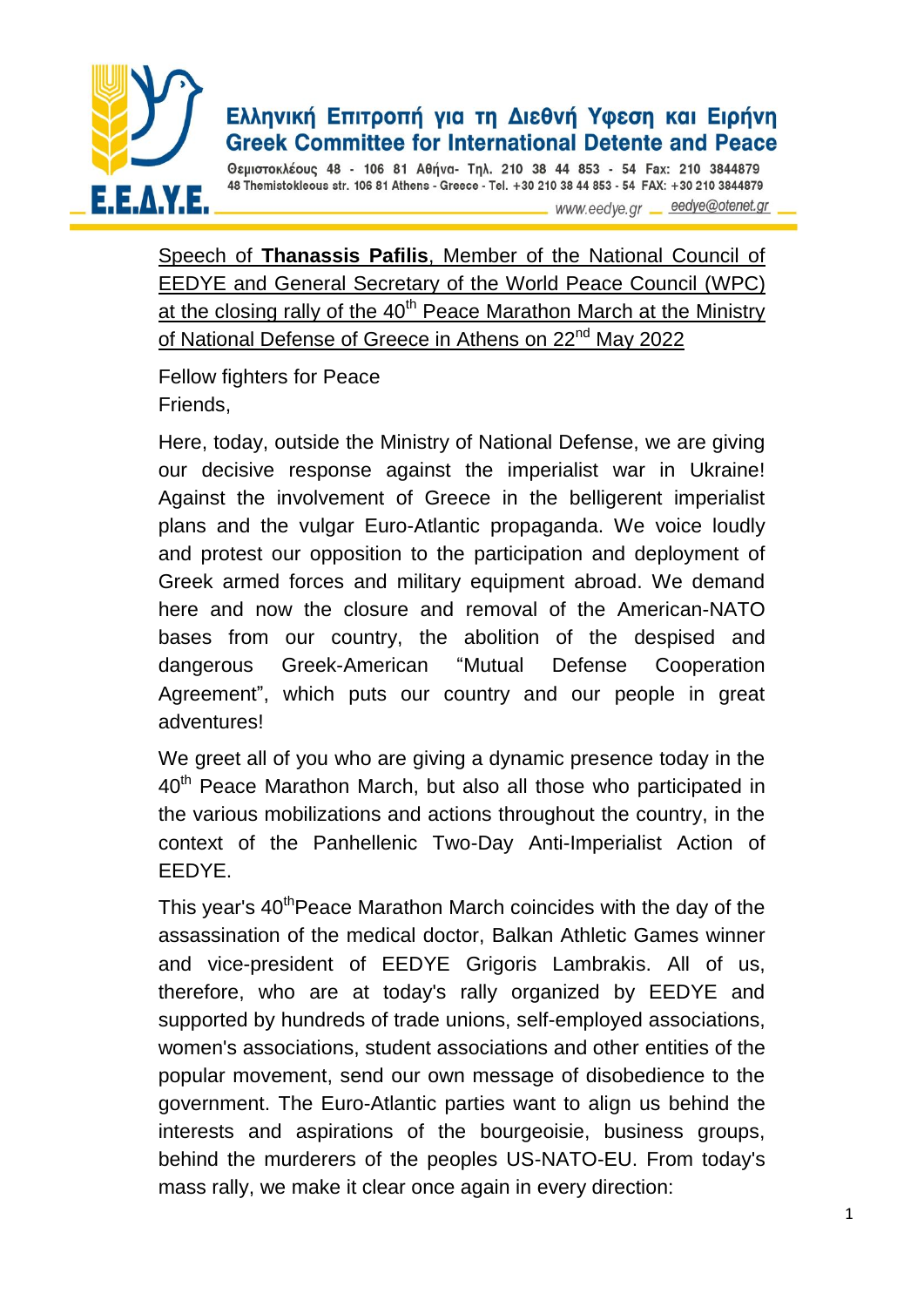## WE WILL NOT CHOOSE A ROBBER CAMP - OUR ONLY HOPE IS THE STRUGGLE OF THE PEOPLES!

Fellow peace fighters Friends,

The unjust imperialist war that has been raging for nearly three months in Ukraine, after the unacceptable Russian invasion, the intensification of rivalries between the US, NATO, EU and Russia, the developments with the enlargement of NATO and the planned accession of Sweden and Finland, the events on the battlefield, the fuel that has been accumulated all the previous years, the huge concentration of firepower, increase the risk of a generalized war. They are an alarm for the people who will be called to pay the price of their competition with their lives.

The government of ND, continuing on the road paved by the previous government of SYRIZA and with the support of other bourgeois parties, takes the involvement of Greece to another level in the slaughterhouses of the USA - NATO - EU. Our country has become a military base. From Alexandroupolis to Crete and from the Aegean to the Ionian Islands, Greece has become an American-NATO shooting range field with the bases of death not only in full operational readiness but also actively participating in war plans in Ukraine against other peoples. The land, the sea, the air of our country, all the military but also the political infrastructure highways, ports, airports - have been included in the Euro-Atlantic plans. This is revealed by their use all this time for the transfer of military forces and heavy equipment to the battlefield in Ukraine, the participation in dozens of US-NATO exercises, which are essentially nothing less than war rehearsals!

The debate in Parliament last week on the ratification of the Greek-American "Mutual Defense Cooperation Agreement", which initially extends for five years and then indefinitely, enhancing the existing bases and creating new ones in Alexandroupolis, Larissa, Stefanovikeio and Litochoro, the Prime Minister's visit to the USA and his meeting with the US President Biden make one thing clear: the government and the Euro-Atlantic parties are in agreement and identify themselves with, pay tribute to US-NATO-EU interests. The needs and life of the people enter into the grip of their energy, business and war interests. This is the conclusion from the Prime Minister's visit to the USA. The government and the parties of capital endorse in all ways the Greek involvement. After all, it could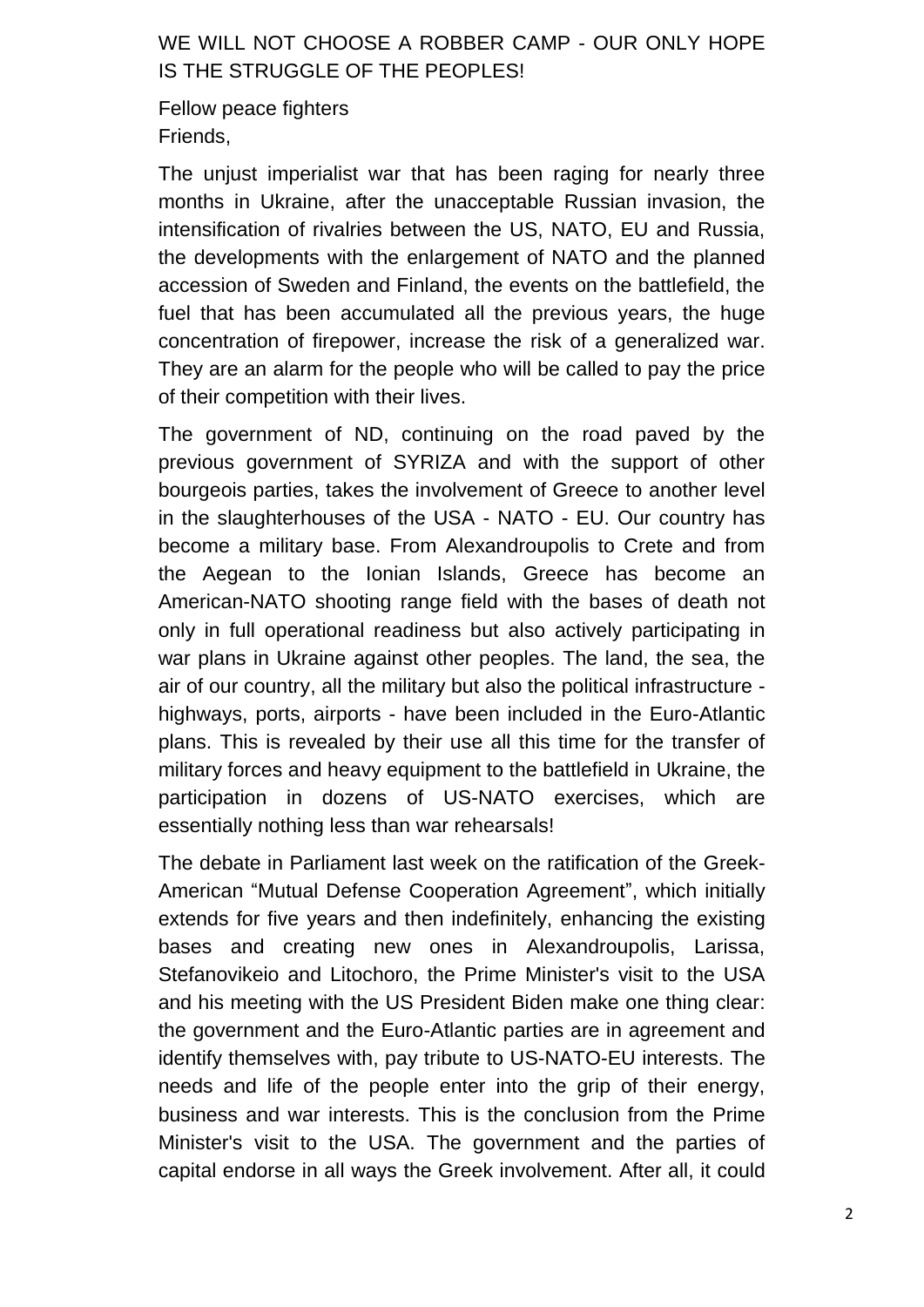not be done otherwise, since over time they received the baton of engagement from each other and went up the track every time. Any individual differences and asterisks they set, cannot hide their strategic convergence.

But they should not fool themselves! They may have voted for the despised and dangerous Greek-American "Mutual Defense Cooperation Agreement", but thousands of people in Attica and throughout Greece resolutely expressed their opposition, through the Action Committee against the Greek-American Agreement, in which EEDYE also participates, along with trade unions, selfemployed associations, student associations, the Women Federation OGE and dozens of entities of the popular movement. One thing should become clear: the tide of condemnation of the anti-popular policy and the policy of involvement will become even stronger in the near future and we will do everything in our power for that! It is this people's struggle and indignation they fear and try to impose silence on either by intensifying the repression against the movement or through their vulgar propaganda.

The government and the parties of Euro-Atlanticism incense us every day with the argument of the geostrategic upgrade of Greece, its transformation into an energy, transit, and military hub, revealing that energy, business, and war plans go hand in hand. They are drenched in sweat from the exploitation of the workers. They are stained with the blood of the people. That is why we ask: what does all this have to do with the real needs and interests of our people? The answer is absolutely none. They serve only the interests of corporate business groups, the pursuit of capitalist profit, at the expense of peoples.

SYRIZA's attitude is hypocritical and dangerous. It did not vote –it claims - for the Greek-American Agreement and is skeptical about the Greek Prime Minister's trip to the USA, because - as SYRIZA claims - our country did not receive enough compensatory benefits! What these benefits are? The creation of additional bases in Skyros, Karpathos, and other Aegean islands! That is to say, SYRIZA is more pro-NATO than NATO itself! It is audacious and it is provocative for SYRIZA to try to present itself as a supposedly peace-loving force, when during its term as government it:

 inaugurated the Strategic Dialogue with the US, even reaching the point the former Prime Minister Tsipras hilariously describing the former US President, Trump, as "devilishly good"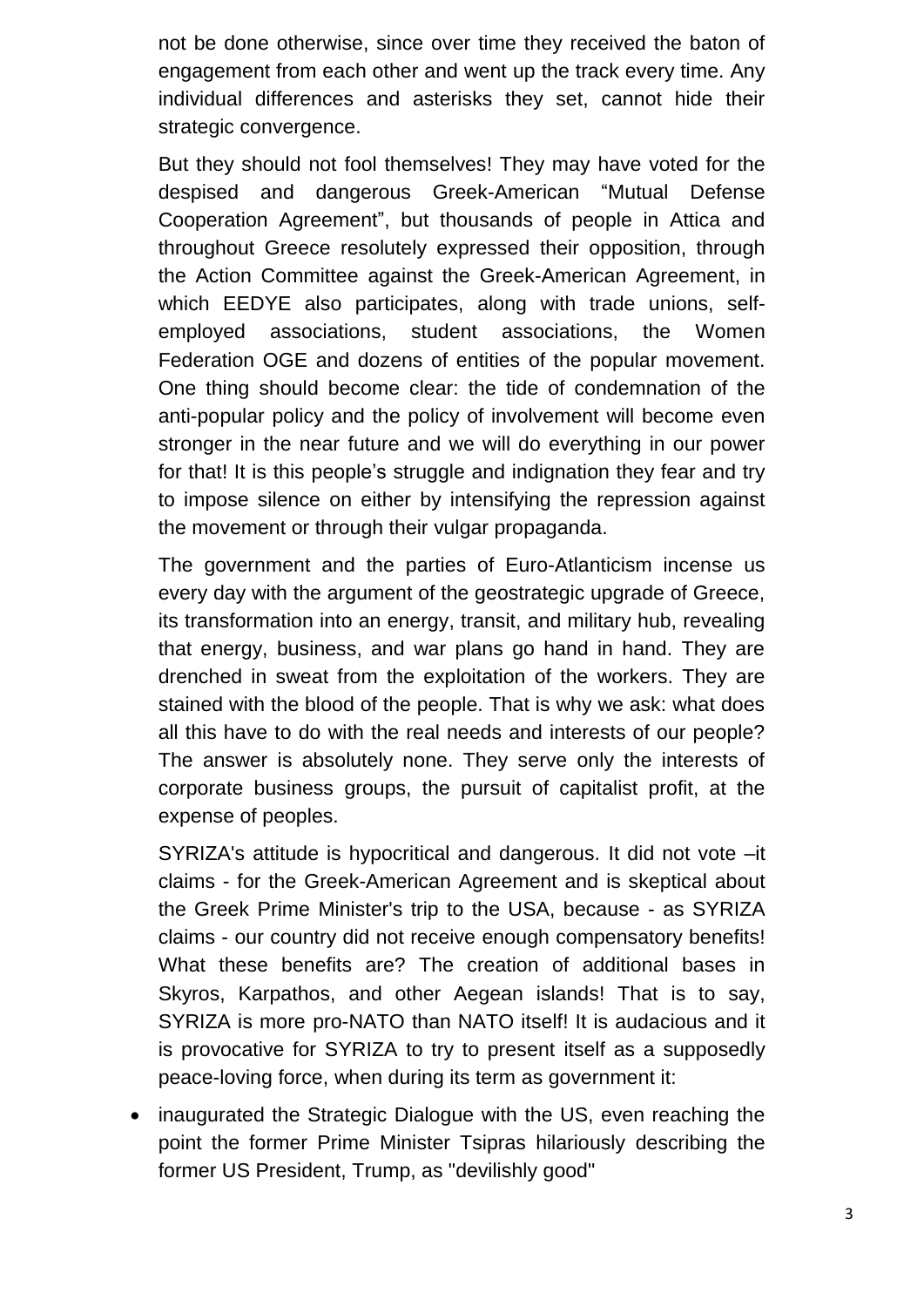- not only did he prepare the new Greek-American Agreement, but before it was even signed by the ND government, it had put into operation the new bases in Alexandroupolis, in Larissa, in **Stefanovikeio**
- set up the famous NATO armada in the Aegean, supposedly to control the refugee flows - those that are the result of the imperialist wars and interventions, in which our country also participates while reality proved that the presence of the armada was embedded in the military operations in Syria, Libya, Yemen, but also in the encirclement of Russia by NATO
- Participated in all military exercises of Russia'sencirclement. Voted for all NATO decisions
- grabbed a pew at the U.S. embassy and lounged about with the former U.S. ambassador, Payat, across the country promoting a series of business and military plans.

They are so hypocritical that they have said they did not take part in any US-NATO missions during their tenure in government. And we wonder: who sent Navy ships to the Persian Gulf? Which government was celebrating because it took over the supervision of the airspace of the Western Balkans? But in all these, if you look at it, answers the US Secretary of State, Blinken, who thanked all Greek governments for their participation with a military force of 3,500 people in Afghanistan during all the years of operations there, but also by the farewell message of Ambassador Payat, who in the face of SYRIZA recognized a "remarkable and important partner".

No matter how much the government and the parties of capital try to convince us that the further involvement ensures the security, the defense, the sovereign rights of our country, the reality itself is tearing apart their arguments like a paper towel, proving that Greece is transforming in a magnet of dangers, in a retaliation target. After all, the Russian leadership has warned many times not only in the past but also throughout this period that all countries that have US-NATO bases on their territory and are participating in the imperialist war in Ukraine are potential targets for military strikes. At the same time, Turkey is escalating its aggression even further. Overflights, violations of the sea and airspace reach a climax, as well as its claims within the doctrine of the "Blue Homeland", at a time when the so-called "peaceful" - as they try to present it - NATO does not say a word.

So,for what security and defense are they talking about? NATO does not recognize borders in the Aegean Sea. It speaks of "NATO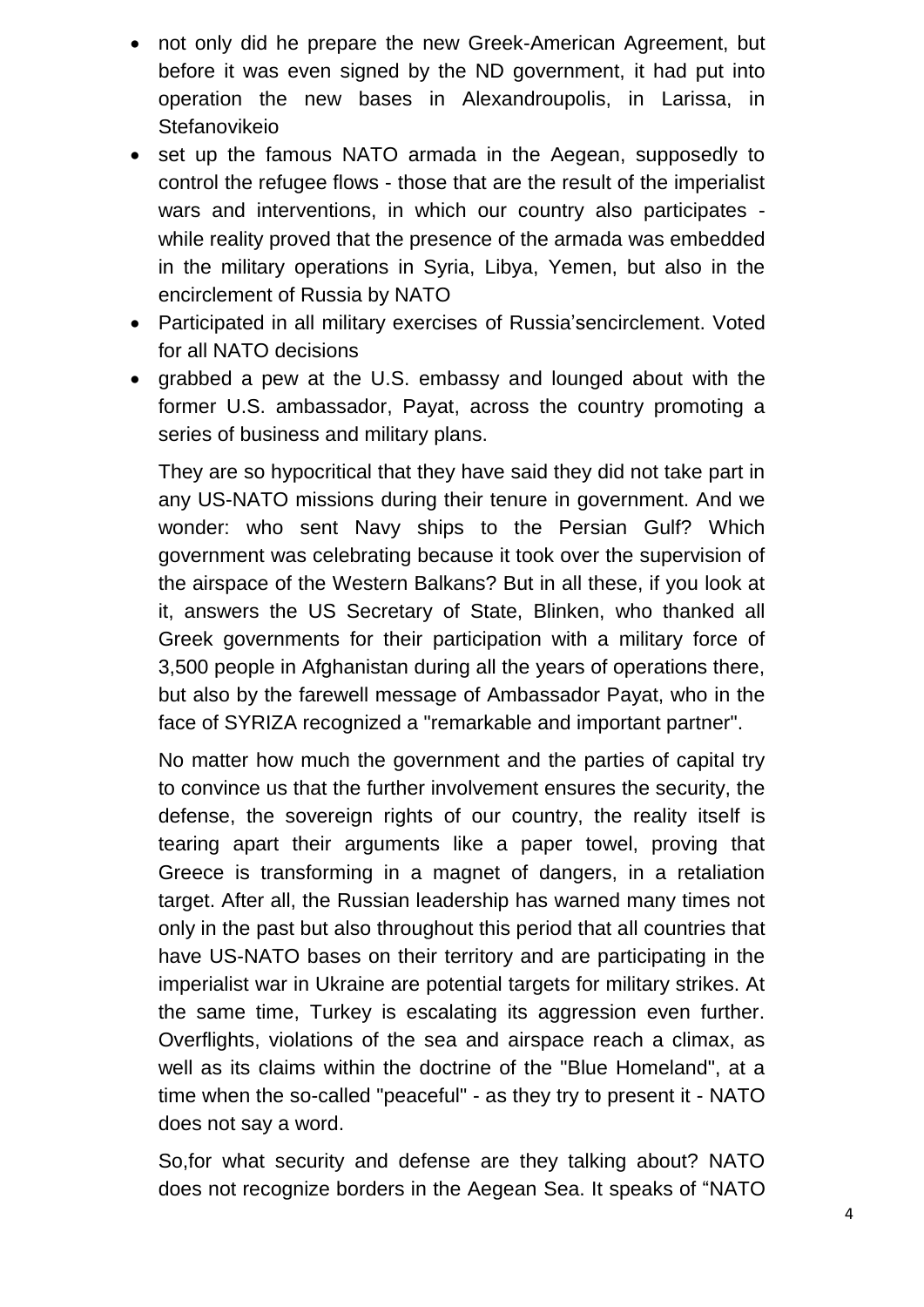territory" and is ostentatiously deaf when it does not contribute in its own way to foster Turkish claims. It promotes the division of Cyprus. It is NATO that supplies arms to two otherwise "allied" countries. Their sole purpose, and goal is to ensure cohesion in NATO's South East Wing, and the co-management of energy wealth in the Aegean Sea under Euro-Atlantic supervision.

This purpose is served by the vast armaments, the so-called "purchase of the century", which have nothing to do with the defense of our homeland and the protection of its sovereign rights. At a time when the acute problems torment the Greek people, when the popular family counts and re-counts the slashed salaries and pensions that aren't enough to get by for a month, the congratulations of NATO are a challenge because Greece comes first in terms of percentage of GDP for armaments expenditure between NATO's Member States.

The Greek people are already paying a heavy price for their involvement through the high cost of basic necessities, energy poverty, and unemployment. It turns out that the harsh reality that grinds in the millstones of profit and exploitation, the life of the popular family, is the other side of the coin of engagement. It is alien to our interests and needs. That is why the popular response must be raised even more vigorously, even more decisively. Our slogan is as relevant as ever:

CLOSE THE BASES - NO PARTICIPATION - NO INVOLVEMENT IN NATO'S WAR

Fellow peace fighters and friends,

From this step here today we address the workers, the unemployed, the self-employed, the women, youth, the Greek people, all those who are justifiably concerned about all these developments and we invite you to walk the path of the struggle together. To strengthen in every workplace, in every neighborhood, in every school and University the struggle of the anti-imperialist, anti-war movement, the popular movementas a whole.

We are addressing the new generation that is suffocating under the rotten system of exploitation and that does not bow its head, does not submit, but organizes its struggle: we call on you to walk together on the path of overthrow. We are confident and confirmed by your pioneering action that:

THE YOUNG GENERATION HAS IDEALS– NEITHER IS IT SOLD – NOR DOS IT KNEEL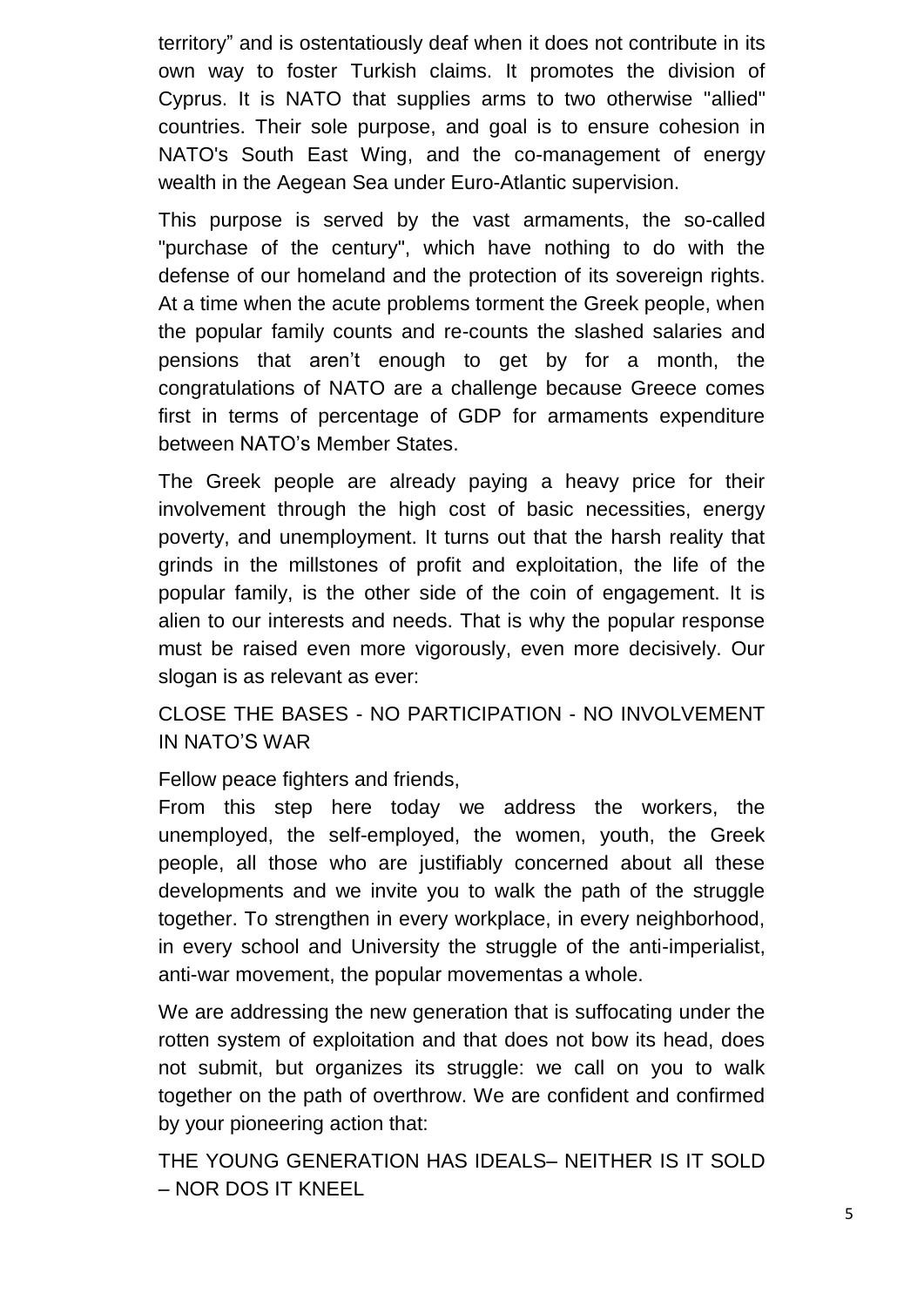We are addressing in particular the soldiers, who in various letters denounce and condemn the Greek involvement in the US-NATO-EU belligerent plans, but also to the members of the armed forces and we invite you to think: whom do the the huge military expenditures serve, on whose behalf are they being done? Whom does it serve dozens of US-NATO-EU imperialist missions in which you are being invited to participate? What can wash in return the blood from the involvement of the Greek armed forces in US-NATO plans? That is why we call on you to fight so that no soldier, sheds his blood for the interests of the bourgeoisie. Do not turn against other peoples. We voice loudly from here today:

THE SOLDIERS ARE THE PEOPLE'S CHILDREN - OUTSIDE THE BORDERS HAVE THEY HAVE NO JOB

There is a need today to further strengthen the anti-imperialist, peace movement. To unite other forces that are against barbarism. In the face of this demand are a number of Syriza-backed elements who have been absent and silent for years, supporting the US-NATO-EU and provoking, as always, trying to "castrate" the antiimperialist peace movement from its anti-imperialist orientation.

They are talking about a new anti-war movement.

Who speaks without shame?

Those who supported governments and especially Syriza who supported and voted for all NATO war decisions.

Even for the withdrawal from the agreement on No First Strike of nuclear weapons.

The government that gave new bases to the USA, which washed away the murderous NATO by promoting the position that it has changed its character.

They use figures like Grigoris Lambrakis and other fighters.

They think they will get a militant recognition.

But Lambrakis and other fighters, the peace movement was against NATO and the then EEC, today's EU.

But they stand by with NATO and EU.

They talk about a "new peace movement" without naming the causes and those responsible for war.

But the anti-war movement will either be anti-imperialist or it will not be anti-war but a laundry of imperialism.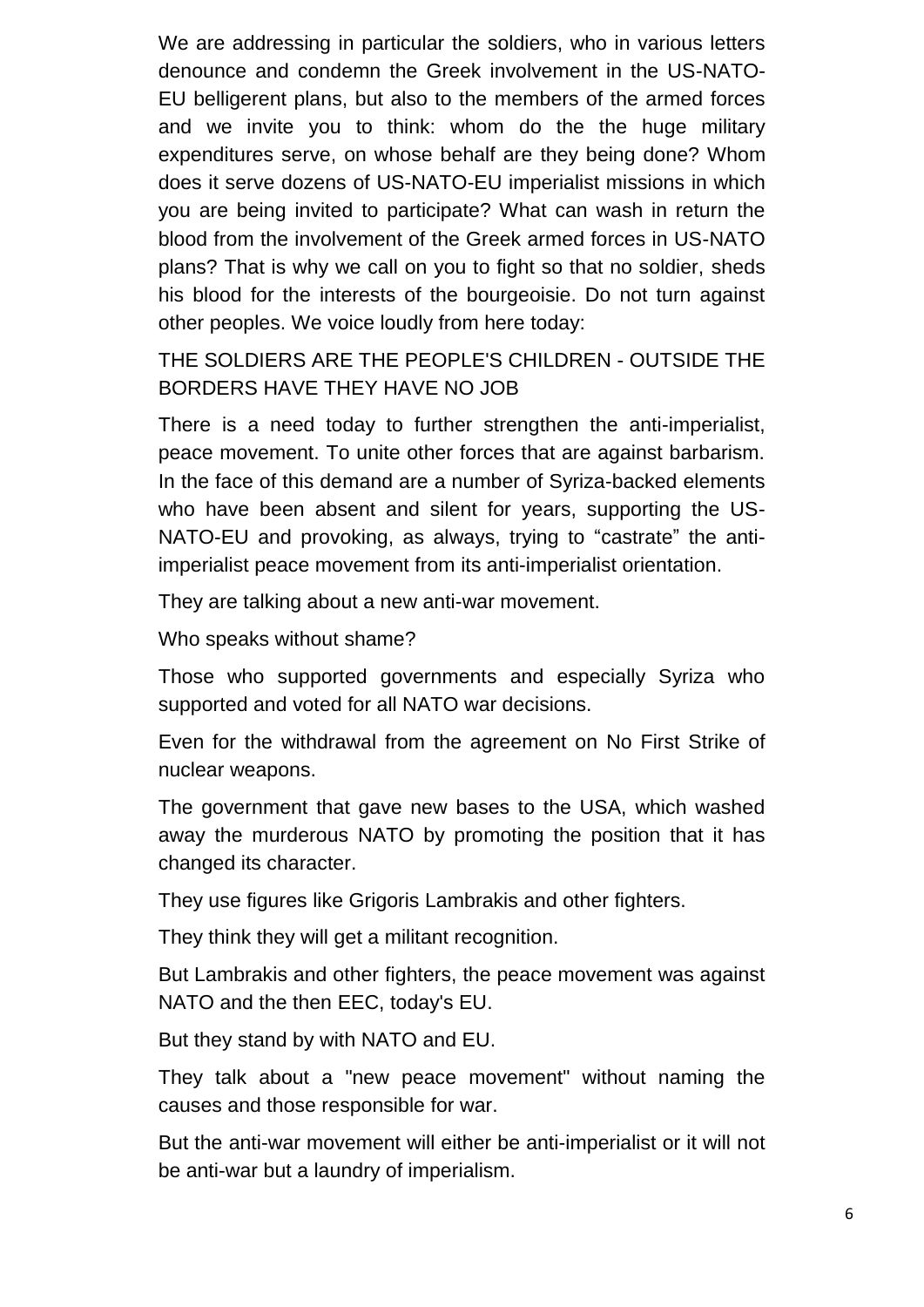They know how to do the "job" very well. The same happened in older times, the same in the 90s when they welcomed the new world of "peace and prosperity", which is, the rule of capitalism. That's why they sided with the International Peace Bureau (IPB) which they set up against the WPC. They will not succeed. We call on all progressive well-meaning people not to fall into the trap. Beyond individual disagreements to rally together in the ranks of EEDYE.

EEDYE, in its 67 years of life and action, from the very first moment of its establishment, opposed the membership of our country in NATO and the then EEC. It has developed and continues to develop rich action against the imperialist wars. For us, the struggle for disengagement, for the condemnation of imperialist interventions and wars, is inextricably linked to the struggle for decent living wage, free education, and for social insurance, so that the people can live with dignity. Throughout its history, EEDYE, precisely because it had this direction and orientation against the system of exploitation, forged in the heat of the struggles broad ties with the people and the popular movement, of which it is a part. Among them, personalities such as Grigoris Lambrakis, Nikos Nikiforidis, and thousands of other fighters emerged. The fruit of this line of struggle, which recognized that "one is the enemy, imperialism" and which kept EEDYE upright - especially after the 1990s - when other powers surrendered to the victory of the counter-revolution and created illusions about a so-called peaceful world would be guaranteed by the US and NATO. It was the great anti-imperialist, anti-war mobilizations against the war in Yugoslavia, Iraq, Afghanistan, but also later in Syria, Libya, that brought together wider popular forces.

As in all these years, today also EEDYE condemned from the first moment the unacceptable Russian invasion and the imperialist war between the US - NATO - EU with Russia in Ukraine. Through the Peace Committees in every neighborhood and city, along with the rest of the popular movement, we pioneered by developing various actions condemning the imperialist war and the Greek involvement throughout Greece.

EEDYE was and remains at the forefront of the anti-war movement, it gives meaning and substantial content to the development of modern anti-imperialist action. This is the best way to actually honor the memory of Lambrakis, Nikiforidis and thousands of other fighters.